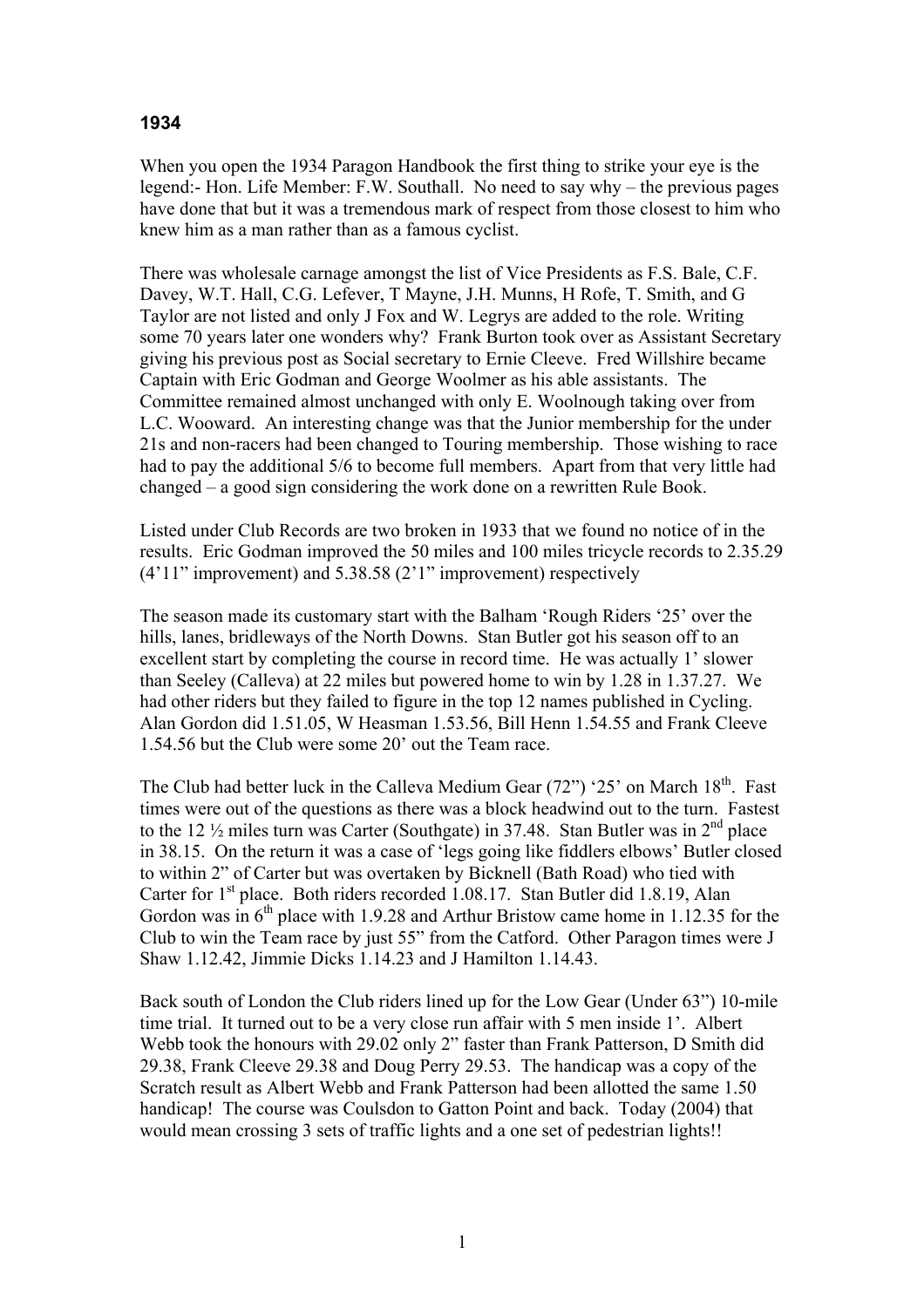Frank Southall collected his first Professional record when he demolished the RRA 50 miles Straight out Record (i.e. no retracing to ones start point as per normal competition). He clocked 1.46.31 that beat the previous record by 8'16"

London first Big Open Event, the Forest '25' was on the following week-end. Although some quick times were recorded no awards were forthcoming. Stan Butler was our fastest in  $7<sup>th</sup>$  place with 1.6.14 backed up by Alan Gordon  $14<sup>th</sup>$  in 1.7.08, Arthur Bristow 1.8.12, Jimmie Dicks 1.8.59, Frank Cleeve 1.9.37 and J Shaw 1.10.11. The team time of 3.21.34 should have given us  $3<sup>rd</sup>$  Team award but the Result Card gives it to the Viking in 3.22.25!

The Good Friday Meeting at Herne Hill saw an excellent 'fill-in' between the early heats and the Meeting proper when a Polo Match was staged. In this the Paragon beat the Tooting by 6 goals to 3. The only other mention of the Club was Alan Stubbs came 4<sup>th</sup> in the International Sprint behind Toni Merkens (Germany).

Easter Monday was Charlotteville '50' day and a gathering of the country's best time triallists. Just look at the clubs featured in the Cycling results – East Liverpool, Glamorgan, Rugby, Century (London), Raleigh (Nottingham), Midland (Birmingham), Anfield, Kent Roads, Tooting and Norwood Paragon.. The Club however was searching for inspiration after the 'desertion' of Frank Southall to the professional ranks. Stan Butler punctured, but finished in  $11<sup>th</sup>$  spot with 2.16.27 to the winner's 2.11.40 (Ross, East Liverpool Whs). Sid Orrell was 41<sup>st</sup> in 2.21.46, Alan Gordon  $47<sup>th</sup>$  in 2.22.58 and J Shaw  $68<sup>th</sup>$  in 2.25.52. The Charlotteville Result card was way ahead of its time with everyone listed in Finishing order rather than Starting order.

The University Tandem '30' was held on a cold and misty April morning and Jimmie Dicks and Arthur Bristow recorded an excellent 1.10.10 for  $\hat{4}^{th}$  place less than 2' behind the winners 1.8.18 of Coleman and Bevan (Catford). Stan Butler and Alan Gordon were about 1' down at the turn and were closing fast when their front tyre blew out. A very frightening event on a tandem at full speed! As they crossed the Finish line in 1.12.16 they either had a very rapid tyre change or were very close to the leaders when the puncture occurred. L Well and Doug Perry came in with 1.12.21, J Hamilton and J Shaw 1.12.38 and George and Bill Saggers with 1.15.14. Nice packing but it was only good enough for 2<sup>nd</sup> Team award.

Frank Patterson and F Sore went off to the WLCA '25'. Frank was the better of the two with 1.10.17 to Sore's 1.1113.

Next week-end was the Club '25' Alan Gordon was the Scratchman but Stan Butler was on his new Hercules racing machine with new tyres and an 84" gear (50 x 16). Now where did that come from…? There were 32 starters and Stan made full use of his new machine to beat Alan by 27" in 1.4.37. These two were 1.48 clear of E Staplehurst in  $3<sup>rd</sup>$  place (1.6.52). F. Sore also took full advantage of a 5.30 handicap to beat Stan by 10" for this award  $(1.3.27 \text{ to } 1.3.37)$  with George Saggers  $3^{\text{rd}}$  with a nett time of 1.4.17. There was some excellent handicapping for this race with only 1.20 covering from George Saggers  $(3<sup>rd</sup>)$  to E Staplehurst  $(14<sup>th</sup>)$  in 1.5.37.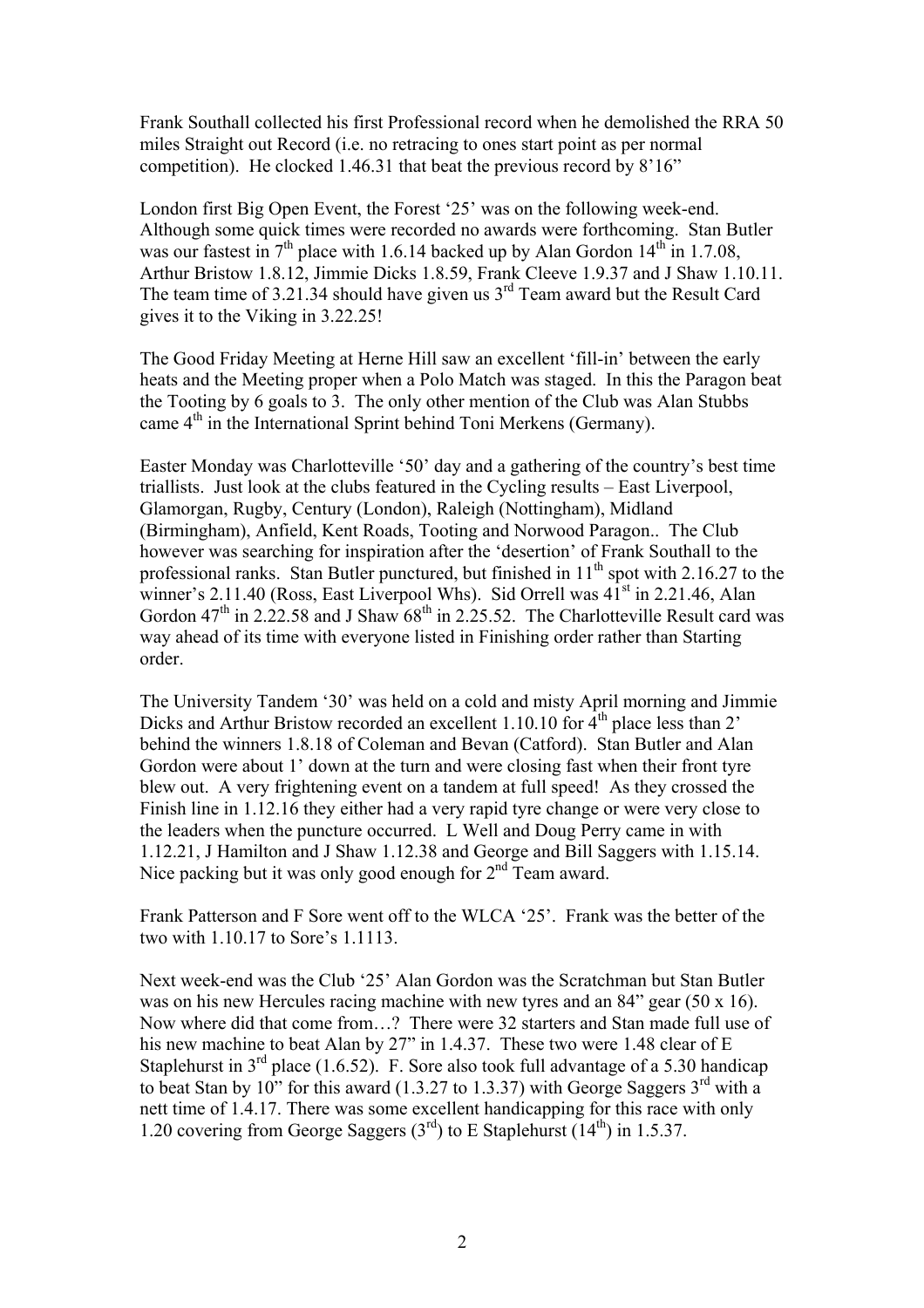Sunday 29<sup>th</sup> April saw our distance men at the North London CC '50'. Alan Gordon was in fine form. At  $25$  miles he was in  $2<sup>nd</sup>$  place 1.7 behind the leader Jayes (Ingleside) and about another minute up on Stan Butler. By 38 miles Stan had moved into  $5<sup>th</sup>$  place at 2.20 with Alan  $6<sup>th</sup>$  at 2.50. Lipscome (Century) came out on top over the last few miles winning in 2.11.16. Stan Butler was  $4<sup>th</sup>$  in 2.12.58, Alan Gordon  $6<sup>th</sup>$ in 2.16.29 and with Frank Cleeve coming home in 2.17.50  $(13<sup>th</sup>)$  that was good enough for the Team prize. J Shaw also rode and finished  $26<sup>th</sup>$  in 2.20.03.

Dick Ongley won the Cambrian Wheelers Novices '25' in 1.8.45. 'somewhere in Kent'. (Ed. If it was on the same course that I rode on some 30 years later a) it was pig of a road and b) Dick's was a very good ride.)

The SCCU Clubs K-Z '25' was also held this day on a course based on Copthorne later know as he 'Pound Hill' course. There were 262 names on the Start Card! Of the Paragons Jimmy Dicks was  $8^{th}$  in 1.7.01 Doug Perry 1.7.19, Albert Webb 1.8.21, Frank Patterson 1.8.28, W Heasman 1.9.06, Arthur Bristow 1.9.11, T McCarthy 1.10.58, L Corder 1.11.51, H Gilbert 1.13.33, E Harland 1.15.06. Some good rides but we were 1.19 too slow to win the Team prize.

On the same day we also had a team in the Western roads '25' but we were not so fortunate as last year when we won the Team race. T Black was indeed  $6<sup>th</sup>$  fastest in 1.10.38 against O'Malley's (Argyle Paragon) 1.9.00 and had Bill Diplo (1.14.45) and Jack Brash (1.18.45) to back him. It was just not good enough for the Team prize.

The Paragon Open Track Meeting had Frank Southall billed to race against the German Paul Oszmella and he did so quite convincingly winning all three of the matches. Alan Stubbs was out of luck going out in the  $1<sup>st</sup>$  round of the Sprint.

The Southern Roads Tandem '50' came round again but the Paragonian luck did not change. Stan Butler and Alan Gordon managed to arrive in Crawley when the level crossing gates were shut and then to add insult to injury punctured coming out of Horsham. Their time to the turn was 1.2.1 against the leaders, and eventual winners, Bevan and Coleman's 58.44. On the way back Butler and Gordon were 14 seconds faster than Bevan and Coleman. Without their problems the result could have been very close. However the Butler/Gordon time of  $1.57.05$  was good enough for  $4<sup>th</sup>$ place. Another 'what might have been'!

Those in the club that went out to the WLCA '50' faired little better. F Sore came in with 2.24.08 and Johnny Walker 2.33.06. Frank Patterson, T Black, Doug Perry all failed to finish!

Another week and another puncture for Stan Butler. He was not having a good season. In the Catford '50' he was, as usual, up near the leaders. He was  $6<sup>th</sup>$  at 16 miles,  $5<sup>th</sup>$  at 27 miles and still  $5<sup>th</sup>$  at 41 miles where Sid Orrell also comes into the picture in  $9<sup>th</sup>$  place. 5 miles to go – yet another puncture! This time he managed to borrow a (non-racing) bike to finish in 2.13.41 in  $6<sup>th</sup>$  place behind Lipscombe (Century). Sid Orrell moved up to  $8<sup>th</sup>$  place with a 2.14.48 ride and with Frank Cleeve recording 2.18.43 the Paragon were  $3<sup>rd</sup>$  in the Team race behind the Catford. Alan Gordon also rode and finished in 2.18.52.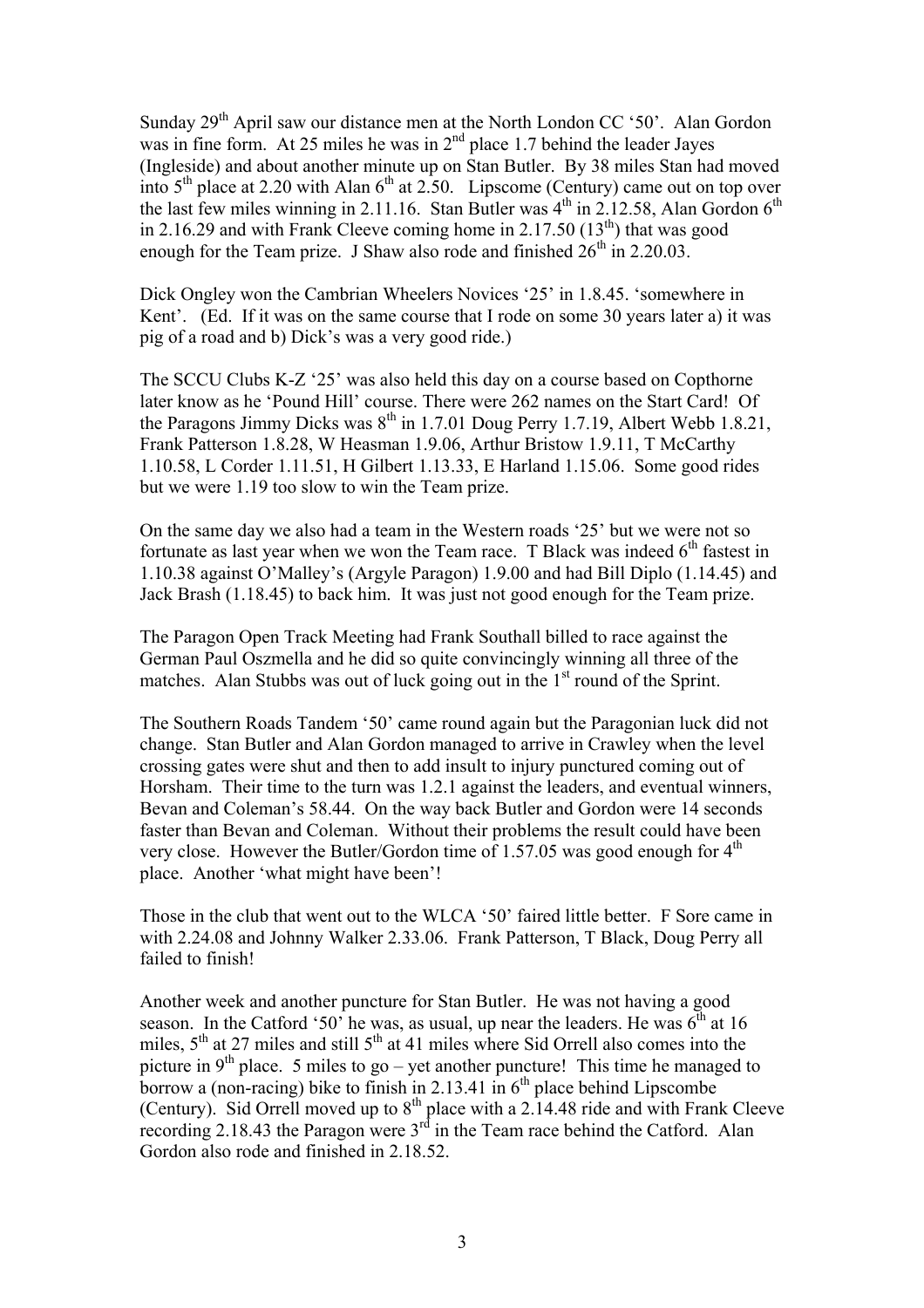Bill Diplo ventured into the foreign parts north of London to ride the Luton Wheelers '25' and came home with a 1.17.55.

Whit-Monday is the day for the first of the 'Classic' 100's, - the University 100 based on the old A11 Cambridge Road. Stan Butler won the race last year and was on Scratch for this event. His main rival was Lipscombe (Century) who was in fine form having won a number of races this season already. At the 50 mile turn near Whittlesford Station Stan was leading in 2.13.55 to Lipscombe's 2.15.10 but the last 20 miles from the Newmarket turn were straight into a rising southwesterly wind/gale. Stan had a reputation of being a very fast finisher in 100-mile events but not today. In his own words 'caught a terrible parcel over the last 10 miles'! Lipsombe beat him by 6 ½ minutes all of it lost in those last few miles. Mind you it says a lot for the state of the rest of the field as Stan retained his 2<sup>nd</sup> place losing nothing to anyone else over the second part of the race. Others of the Paragon competing, and their times give some indication of the severity of the wind, were Sid Orrell 5.2.35, Alan Gordon 5.4.23, J Shaw 5.7.18, Frank Cleeve 5.7.49, Frank Patterson 5.23.38 and Eric Godman (on a tricycle) 5.45.54. In the Archives we have Frank Patterson's Start Card with his schedule for a ride of 5 hours. As you may see he was a little out in his dreams and aspirations. The Paragon were  $3<sup>rd</sup>$  in the Team race

The 27<sup>th</sup> May, and Stan Butler had a bit of luck at last. In the Marlboro Tandem '50' Stan Butler and Alan Gordon completed the course without puncturing! It was a fact that actually started Cycling's report on the race! The pair were the fastest to the 25 mile turn in 1.0.20 and Frank Cleeve and Sid Orrell were in  $6<sup>th</sup>$  place with 1.1.15. Altogether 14 pairs were inside 1.2.00 at the turn. Coming back Butler and Gordon really turned it on. They took only 54.56 for the second 25 miles to win in 1.55.16. Cleeve and Orrell almost matched them with 55.22 but it enabled them to get clear of the ruck and into  $2<sup>nd</sup>$  place with 1.56.37. Albert Webb and Doug Perry completed the team with 2.6.21 and completed the Team win. That was a very satisfactory day out.

Back on home roads it was SCCU '50' day. 229 entered, 215 started but an indication of the state of the roads and/or state of race fitness 'only' 175 finished! No one in the Paragon featured in the Results but our times were:- T McCarthy 2.29.07, Jack Brash 2.34.55, DJ Allan 2.38.35, P Black 2.45.32, and Bill Diplo 2.54.45.

Frank Patterson finished  $5<sup>th</sup>$  in the Civil Service CA Championship '25' with a 1.8.45 ride.

Sunday June  $3<sup>rd</sup>$  came along with the usual summery weather; sunshine, showers and a gale force wind. It was also North Road '100' day. Heath (Calleva) led at 26 miles in 1.12.56 with Alan Gordon in  $5<sup>th</sup>$  place at 1.40 and Stan Butler another 3"back in  $6<sup>th</sup>$ place. By 50 miles had closed to 46" behind Middleton (Midlands) and had moved up to 3rd place. Alan Gordon was at 4.19, Frank Cleeve at 5.58 and Sid Orrell at 6.39. The next 20 miles were the hardest of all and this is where Stan Butler won the race pulling out minutes on his rivals. He reduced the deficit on Middleton and then took over 5' out of him in the run to the Finish. Stan crossed the line in 4.49.58 to win by 1'6" from Wheatley (Kent RC) and 5.6 from Middleton. Alan Gordon was  $9<sup>th</sup>$  in 5.2.02, Frank Cleeve  $11^{th}$  in 5.4.15 and Sid Orrell  $14^{th}$  in 5.5.58. Only 6 riders managed to beat 5 hours and only 43 worried the timekeeper at the Finish. We won the Team race as well by 25 minutes!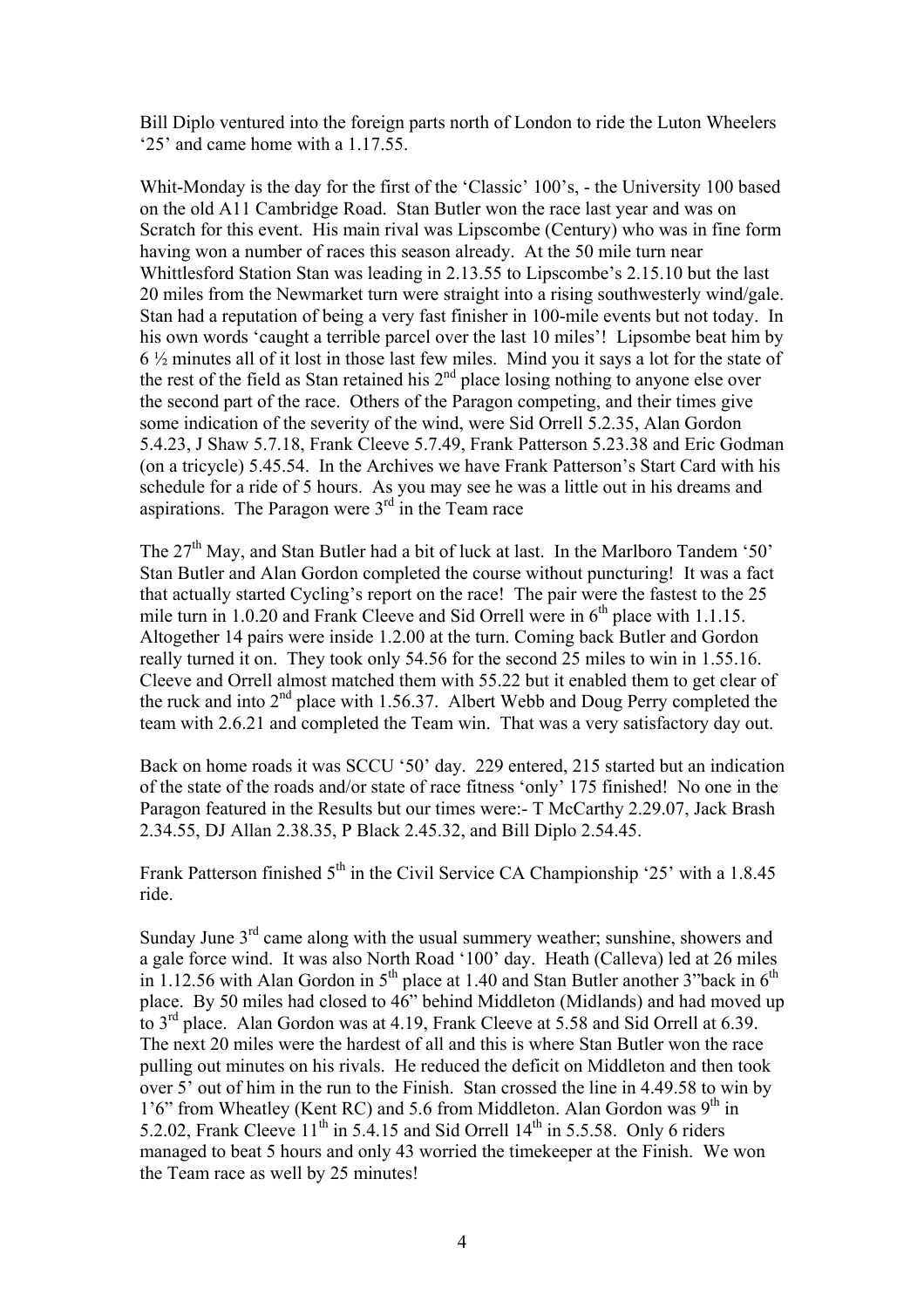South of the Thames other riders from the Club had entered the Camberwell Wheelers '25'. Jimmy Dicks was  $5<sup>th</sup>$  in 1.5.25, Doug Perry 1.6.51, Albert Webb 1.7.07, J Hamilton 1.9.03 and Frank Patterson 1.10.00. Unfortunately our lads were about 5' too slow for the Team prize.

Frank Southall collected his  $2<sup>nd</sup> RRA$  record when he broke the London to Portsmouth and back record in 6.49.17 beating the old record held by L Cave by 16'29".

Once again Representatives of the Paragon went 'up north' to the Rotherham '50'. It was not quite the same without Frank Southall and we only had two riders namely Stan Butler and Alan Gordon. Alan started very quickly being  $3<sup>rd</sup>$  fastest to the 12  $\frac{1}{2}$ mile point in 32.24 with Stan some second slower in  $6<sup>th</sup>$  place. By 25 miles Caris (Barras RC) was in the lead with 1.3.50 with Stan Butler 55" back and Alan Gordon at 1.52. Over the return part of the course Caris increased his lead to cross the line in an excellent time of 2.8.47. Stan Butler managed a season's best with 2.12.12 for  $6<sup>th</sup>$ place but Alan Gordon 'died' and was eventually  $35<sup>th</sup>$  in 2.19.26.

Around this week-end Frank Southall attacked the London to Portsmouth and Back record. A very successful day out as he reduced the figures by 16.29 to set a new Record of 6.49.17.

On Southern Roads the Addiscombe CC promoted the Walter Moon Handicap Team Race '50' time trial. Of the 89 entries 17 were from the Norwood Paragon. The Winners were the fastest four from a club based on handicap. The actual time of the Paragon riders were:- Frank Cleeve 2.15.52, J Shaw 2.19.56, George Woolmer 2.22.53, Fred Willshire 2.24.03, Johnny Walker 2.25.16, Frank Patterson 2.25.28, T McCarthy 2.26.48, H Gilbert 2.29.30, DJ Allan 2.30.37, Dick Ongley 2.31.27, Doug Perry 2.33.47, Bill Diplo 2.34.54, Jack Brash 2.35.31, Wally Clare 2.42.05 and T Black 2.44.26. The Paragon were  $2<sup>nd</sup>$  Team our counters being (on handicap) Bill Diplo 2.4.54, DJ Allan 2.6.37, J Walker 2.8.16 and 2.9.53.

A couple of points of interest a) we have three copies of this Result in the Archives plus a copy of the Start Card.

b) Today was also a Club '50' day so there is a discrepancy between what is listed in the Club Books and the Walter Moon result. Sid Orrell was fastest in the Club event (2.14.09). Doug Perry is recorded as 2.29.40 in the Club Books and Eric Godman did 2.32.47 on a trike. These three do not figure in the Moon Trophy Result. c) Wally Clare gets the biggest boost as his time is recorded as 2.28.55, in the Club Books, which with a 17.30 allowance won him  $1<sup>st</sup>$  handicap.

d) The Handicap result on the Club Books was framed by the Club's own Handicapping Committee and bears no relationship to the Walter Moon Handicaps e) Starting No.57 was one CW Allin (Dale Park) who was shortly to move to the Paragon to play Polo. We will hear more of this man!

The Italian Sporting Club Meeting at Herne Hill was not one to dwell upon. Alan Stubbs was riding for England versus Germany but was beaten by C Lorenz in his Sprint Round. Ernie Ongley distinguished himself (and nearly extinguished himself) by going over the top of the banking after his Handicap heat!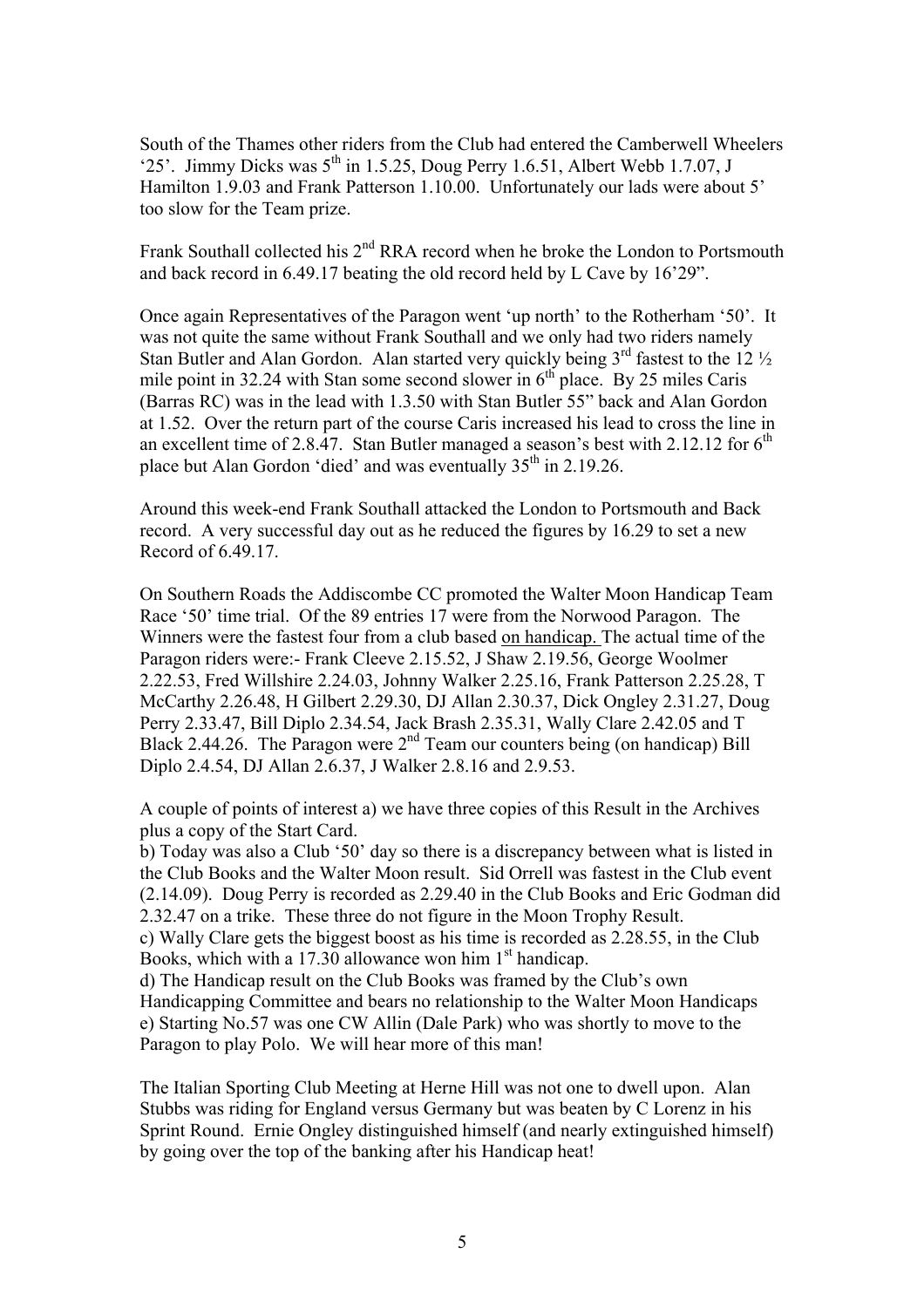At the Enfield A.C. Meeting Jimmy Dicks came 2<sup>nd</sup> in the 880 yards Handicap.

Back to North London for the Kingsdale '50' on the  $17<sup>th</sup>$  June and all the 'big names' were down for it. Cycling said 'it was an almost perfect morning, warm with a slight breeze'. James (Glamorgan) started fast and was leading at the turn in 1.0.15. Stan Butler was 3<sup>rd</sup> some 45" adrift, Sid Orrell was at 1.30, Alan Gordon at 3.45 and Frank Cleeve at 4.00. Wheatley (Kent RC) managed to get in front of Stan Butler on the return leg but Stan was pleased with his  $6<sup>th</sup>$  place and a season's best of 2.11.09. Sid Orrell came through with 2.14.15 for  $9<sup>th</sup>$ , Frank Cleeve 2.16.52 and Alan Gordon 2.18.07. The Paragon won the Team award by 8".

Down in Kent we had a team in the Kent Road Club '25'. Those competing were Jack Brash 1.12.07, Bill Diplo 1.13.28 and T Black 1.14.50

June  $24<sup>th</sup>$  was Highgate '100' day. Not that it was any cause for celebration. Stan Butler writes in his Scrapbook – " wet and cold an certainly not my day". Stan Butler finished in 4.49.07 for 7th, Alan Gordon 5.2.41 and Frank Cleeve 5.6.51. If Holland (Midland) had not achieved a 4.33.31 everyone would have accepted their time as reasonable for the conditions. It always takes one to spoil it!

Jimmy Dicks was  $2<sup>nd</sup>$  in the Mile at the Bristol Police Sports.

On Monday Arthur Bristow won Division 1 of 'The Medal' Competition at Herne Hill and on the Wednesday the Marlboro beat the Paragon in a Round of the London Cycle Racing League. However in the 3rd Round of the National Team Pursuit the Paragon beat Fulham by 2".

Back below the River it was SCCU '50' day. 'Only' 144 names on the Start Sheet but on the Result Sheet there was only one that mattered. Sid Orrell produced a superb ride to win very comfortably indeed with a 2.12.32, 3.06 clear of the  $2<sup>nd</sup>$  placed man Wells (Catford). Not only did he win but with only 30" allowance he claimed  $2<sup>nd</sup>$  on handicap as well. Other rides by the Paragon were Frank Patterson 2.23.18, Doug Perry 2.26.54, Johnny Walker 2.27.38 and George Woolmer 2.29.48. This enabled the Paragon to be  $2<sup>nd</sup>$  in the Team race.

Tandem riders were out in force for the Archer RC Tandem '50' on the 1<sup>st</sup> July. The Paragon only had one pair but Doug Perry and Frank Patterson came home with a  $1.59.30$  for  $13<sup>th</sup>$  place.

Rumour has it that Stan Butler did not enjoy '50's but he belied it in the Velma event. On a hard day to quote Cycling " The wind was not very helpful to the turn and was a serious handicap on the return journey. Sticky Roads did not help matters". Sid Orrell was fastest to the turn in 1.5.12, 1.8 up on Stan Butler but he fell back on the return trip. Stan kept going and ran out the winner in 2.14.49. Sid Orrell was  $8<sup>th</sup>$  in 2.16.26 and Alan Gordon completed the course in 2.23.34. The Paragon was  $2<sup>nd</sup>$  in the Team race.

It was also Club '100' day and as expected Frank Cleeve duly obliged from the Scratch mark with a time of 5.3.17, 2.51 too good for George Woolmer and 8.59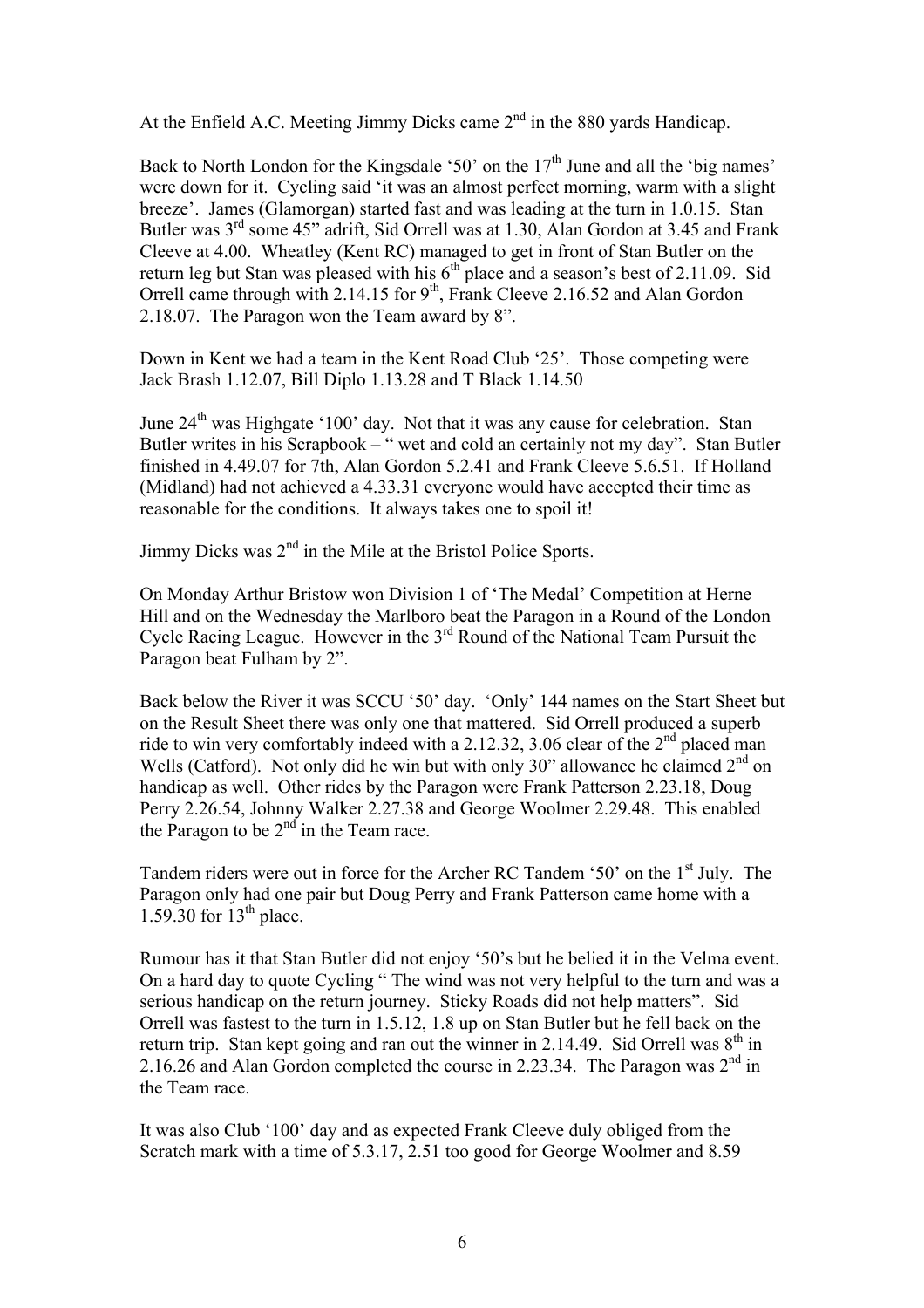better than Doug Perry. Perry took advantage of his 30' allowance to win the Handicap by 1.52 from George Woolmer.

The  $15<sup>th</sup>$  July was the date of the Annual Paragon Benefit race more commonly known as the Brighton Mitre '50'. The Paragon could not pull-off the 1,2,3 of last year but Sid Orrell came in for 2<sup>nd</sup> place with 2.13.05 behind Ernie Mills (Addiscombe) 2.10.25. Frank Cleeve was  $7<sup>th</sup>$  in 2.17.02 and Alan Gordon made up the team with a 2.24.09 an aggregate that won the Team race for the  $4<sup>th</sup>$  year in succession! George Woolmer completed the course in 2.24.43 and Stan Butler retired after 16 miles with a bad throat.

On Monday  $16<sup>th</sup>$  July was the Paragon 'Big Monday Meeting' Alan Stubbs was  $4<sup>th</sup>$  in the SCCU 1000m Sprint Championship, Harry Grant broke 4 Class 'A' Professional Motor paced Records over 2,3,4 and 5 miles, Toni Merkens was beaten by S Horn (England) in the International Match. Jimmy Dicks partnered by Andrews (Poly) were 3<sup>rd</sup> in the Mile Tandem Sprint. Frost (Allondon) won the 20 miles Tandem paced event. The REAL races of the Evening were, of course, the Club's 550 yards Sprint won by S McCarthy from Albert Webb, and Don Allan and the 'Bloodbath' 5 miles event. This was won by Monty Southall making a 'come-back'. He attacked with 3 laps to go gaining 150 yards and hung on to win by 50 yards from Arthur Bristow and Peter Dyble.

Ealing Paragon '50' was not a good day for the Paragon. Stan Butler punctured and had to be content with a 2.15.59. Frank Cleeve was just behind in 2.16.08 but Alan Gordon was the most unfortunate as he crashed into a tricyclist when on a 2.15 ride. He bruised his eye and face and had to retire from the race. Sid Orrell got round in 2.23.11 and the Paragon were  $3<sup>rd</sup>$  in the Team race.

The Club had 4 riders in the SCCU '100' out of the 168 entrants. Fastest paragon was Doug Perry in 5.14.02, Frank Patterson did 5.16.57, George Saggers 5.24.49 and George Woolmer failed to finish.

The next week-end was the Belle Vue '50'. It was the ideal day - a fast course, a warmish morning and little wind. What else could you want? Nothing - except that the Highway Department had regravelled all, bar 6 miles, of the course with copious piles of granite chips. Result – Chaos! There were only 55 who recorded times at the Finish and it is thought that many of these also punctured but carried on. Quite a day awheel!

The Bath Road '100' of 1934 was without Frank Southall (although he was present to watch the action) and expected to be a bit of an anti-climax after Frank's 4.30.10 in 1933. The problems faced by the Belle Vue the previous week-end were still in evidence as there was insufficient heavy wheeled traffic to disperse the loose flints. The bad road surface and the accompanying wheel and tyre problems probably accounts for most of the 35 non-finishers. One of those to suffer was Stan Butler who had a wheel change and a tyre change to contend with.

The class of the Bath Road '100' can best be illustrated by the fact that ALL accepted entrants had beaten 5 hours for 100 miles. Capell (Allondon) set things alight by reaching the first turn (22  $\frac{1}{2}$  miles) at Abingdon in 59.30, Sid Orrell was equal  $5^{\text{th}}$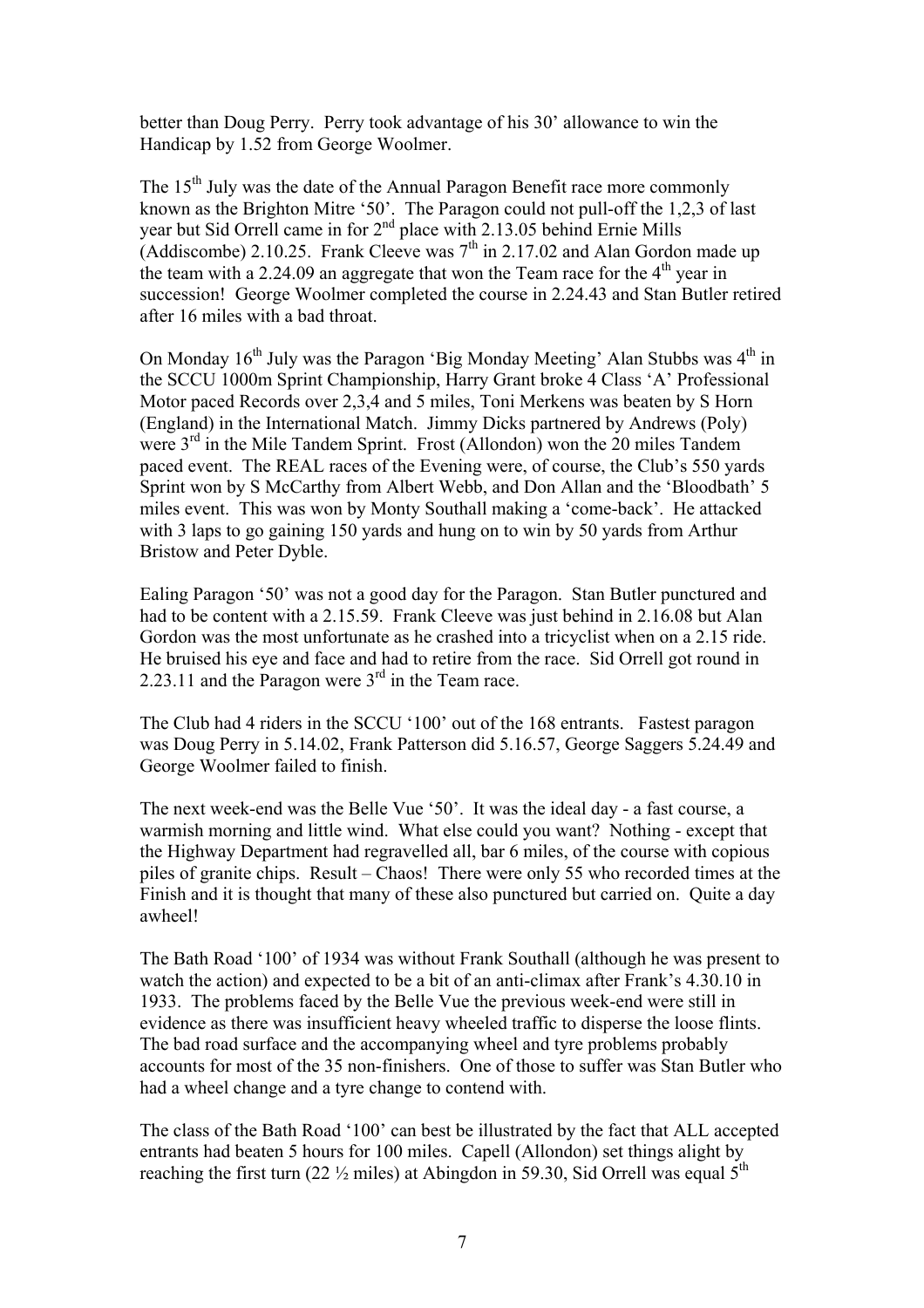(with 5 others!) in 1.0.30 whilst Stan Butler was a further 30" adrift. Alan Gordon turned in 1.2.30 and Frank Cleeve was way down the field in 1.6.00. Coming back through the Start/ Finish area and out onto the Bath Road at 50 miles Capell had been overhauled by Dougherty (Rugby). Their times at 50 miles were 2.12.49 and 2.13.21 respectively. Stan went through in 2.16.29 in  $8<sup>th</sup>$  place, Sid Orrell in 2.19.19 (after tyre trouble), Frank Cleeve 2.24.20 and Alan Gordon 2.29.50. Out to the Savernake Forest the race unwound. Dougherty had his tyre problems on this stretch and desisted. Capell was back in the lead at the turn by 1.30 from Lipscombe (Century). Stan Butler was equal  $5<sup>th</sup>$  some 3' back, Sid Orrell was up to  $14<sup>th</sup>$  but 7' behind. Frank Cleeve turned in 3.33.00 (15' adrift) and Alan Gordon was another 11' behind.

More tyre trouble on the way back meant that Stan Butler failed to produce the ultra fast last 25-mile he was known for. He had to be content in holding his  $5<sup>th</sup>$  place although losing over 5 minutes on the run in. However the 4.40.48 was his best ride of the year. Sid Orrell was  $14<sup>th</sup>$  in 4.44.36. Frank Cleeve  $29<sup>th</sup>$  in 4.52.57 and Alan Gordon persevered to finish in 5.11.10 after a day of punctures. The good bit was that the Paragon won the Team race.

For the third week-end running Stan Butler and Sid Orrell were out on the Bath Road this time for the Vegetarian '50'. The problem was that there were only 2 of them and you cannot win 3-man Team prizes that way! The road itself was gradually improving. Most of the loose flints going into racing men's tyres as one wag put it!

Stan Butler did not puncture, led at the turn and came back fast as well to cross the finishing line in 2.11.03. This was his best 50 of the year and was the best of the morning too. He had the satisfaction of beating the northern ace Pickersgill (Raleigh) by 1.23. Sid Orrell also had a trouble free ride to finish  $10<sup>th</sup>$  in 2.15.38. A nice day awheel!

Back on local roads the Club was running a Tandem '50'. This proved a comfortable win for Albert Webb and R Ash in 2.2.36. In 2<sup>nd</sup> place were Doug Perry and Frank Patterson in 2.4.50 just holding off the Allan brothers by 7". However the Allans took the handicap award by 39" from Webb & Ash. The Saggers brother claimed  $3<sup>rd</sup>$ handicap.

Alan Stubbs won the 550 Sprint at the Belle Vue and Catford Evening Meeting.

The Anerley '12' proved to be the BBAR winning ride for Capell (Allondon). This was a superb ride on not an easy day. He started No.20 and by 98 miles was out on his own and saw no one from then on. Stan Butler spent all day chasing him. He was 2 minutes down at 53 miles, 3 minutes at 98 miles, 6 minutes at 135 miles and 7 minutes at 177 miles. This deficit he held until the last 20 miles when he closed to 5½ minutes but that was it. Capell ran out time with 236 81 to Stan Butler's 234 .81 for  $2<sup>nd</sup>$  place. The only other Paragon finisher was F Sore with 216.06 miles for  $24<sup>th</sup>$ place.

Frank Southall claimed his  $3<sup>rd</sup> RRA$  Record. He broke the 100 miles Straight-out Record with a ride of 3.55.44 – the first time 4 hours had been beaten for 100 miles. Marshal (Vegetarian) held the previous record with 4.6.30 ridden in 1928.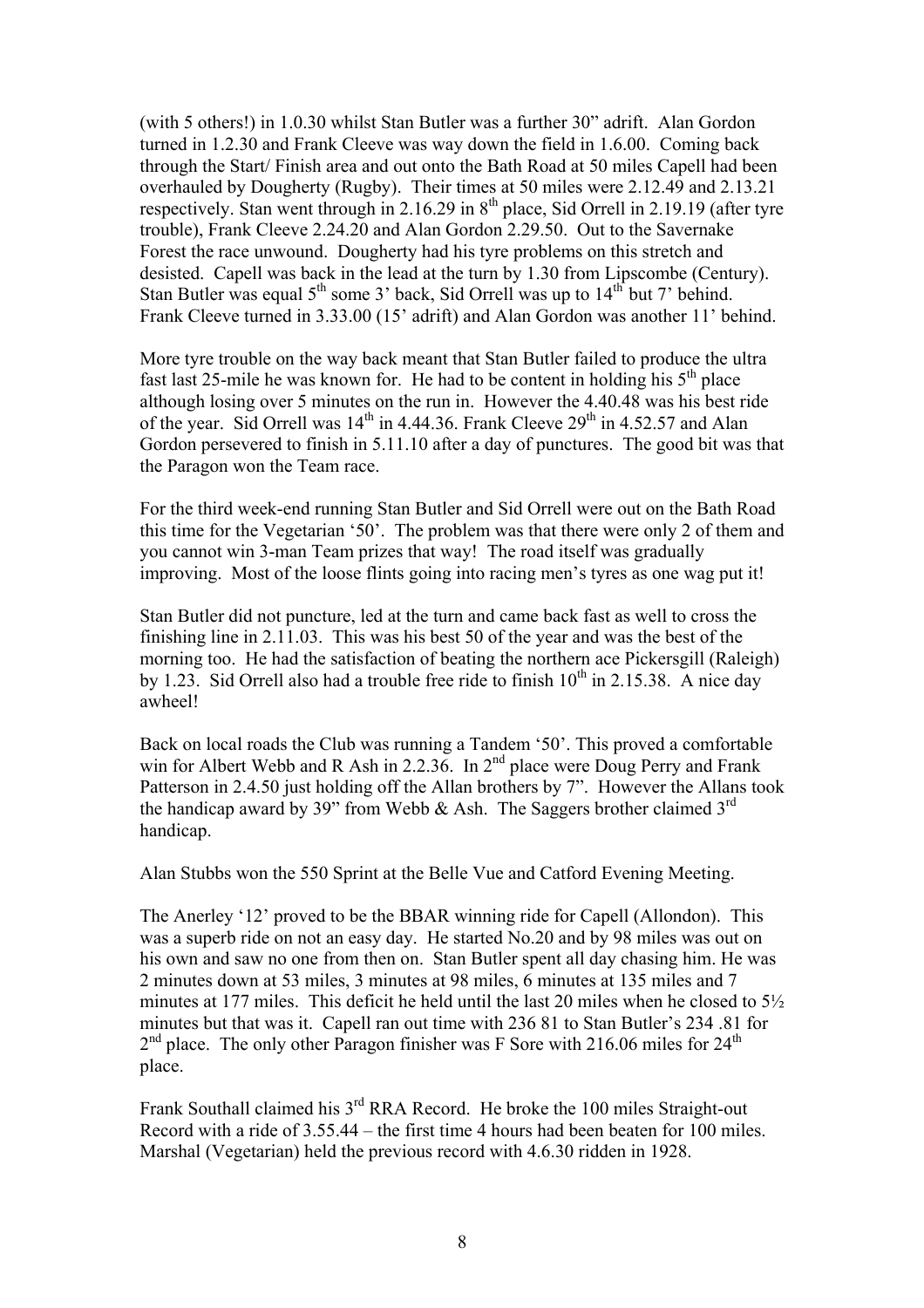On the  $2<sup>nd</sup>$  September the Club ran its 12-hour event in conjunction with the SCCU '12'. In this  $\overline{J}$  Shaw was  $6<sup>th</sup>$  in the SCCU event but won the Club event easily by nearly 10 miles covering 220.00 miles. George Woolmer came 2<sup>nd</sup> in 210.38 and Frank Patterson  $3^{rd}$  in 204.75, T Black  $4^{th}$  in 204.00 and Les Woolley  $5^{th}$  in 184.87. George also took the Handicap. His 18 miles allowance gave him 228.38 miles. 6 more than T Black.

Meanwhile Messrs Butler, Gordon, Orrell and Cleeve were back down the Bath Road for the Westerley '100'. Salt (Anfield) led at 50 miles in 2.14.53 with James (Vegetarian) 51" behind him. Stan Butler was at 2.03, Sid Orrell at 3.46, Alan Gordon at 5.52 and Frank Cleeve at 6.02. Out at the far turn Stan had puncture trouble and 'lost interest' to quote his diary. The others were still going strongly. James won in 4.34.16 with Alan Gordon putting up his fastest 100 ever in 4.47.03 for  $9<sup>th</sup>$  place, Stan Butler was  $12<sup>th</sup>$  in 4.47.36, Sid Orrell  $13<sup>th</sup>$  in 4.48.42 and Frank Cleeve  $14<sup>th</sup>$  in 4.49.09 but it was only good enough for  $2<sup>nd</sup>$  Team award.

Frank Cleeve was our only finisher in the Polytechnic 'Gayler' 12 hour. He covered 219.75 miles for  $6<sup>th</sup>$  place. It was another 'Gayler' day as Mother Nature supplied the strong winds to combat the brilliant sunshine. The winner, James (Vegetarian), only managed 226.50 miles. Only 24 of the 61 entrants recorded a distance! Frank does not get a mention until 111 miles when the wind started to affect those wanting a long mileage. Only 34 riders reached the 149 miles point where Frank was timed through some 14' down on the leader but in  $7<sup>th</sup>$  place. Although James pulled away in the final miles Frank Cleeve kept moving steadily to climb to  $6<sup>th</sup>$  place at the end.

The London Cycle Racing League Table was sorry reading for Paragon members. Of the 8 clubs the Paragon were placed  $7<sup>th</sup>$  with only 1 win!

The  $2<sup>nd</sup>$  Epsom Open Tandem '30' was on the 9<sup>th</sup> September but only Albert Webb and Frank Patterson managed to finish in 1.14.26.

The next records to fall to Frank Southall were the London to York and the 'Straightout' 12 hours. His time for the London to York section was 8.59.10. This was 17' faster than the Tandem record over the same course! Going straight through York he continued northwards for the 12 hour Record. This he did covering 253.25 miles.

On the week-end of the  $16<sup>th</sup>$  September the Club's 'A' Team had been invited 'up north' to ride the Manchester Wheelers '12'. Another challenge match! By 84 miles Stan Butler was 2' behind Holland (Midland) and Lamb (Manchester) and had dropped to 3' behind Lamb at 174 miles. Stan Butler then closed on Lamb and by 216 miles was only 2' back. Then on the last lap of the finishing circuit Lamb 'blew'. He completely collapsed, falling off his machine and into the hedge. Stan Butler rode past Lamb with 3½ minutes remaining to run out the winner with 236.75 miles. Frank Cleeve ran out time in  $10^{th}$  place with 222.75 miles and Alan Gordon backed them with 220.50 miles for  $15<sup>th</sup>$  place. The Paragon won the Team race by 1 furlong (220) yards or 0.125 miles)!

Not quite so successful were our riders in the Velma '25'. Jimmy Dicks did 1.6.26. Albert Webb recorded 1.7.51 but Frank Patterson punctured and failed to finish hence no Team award.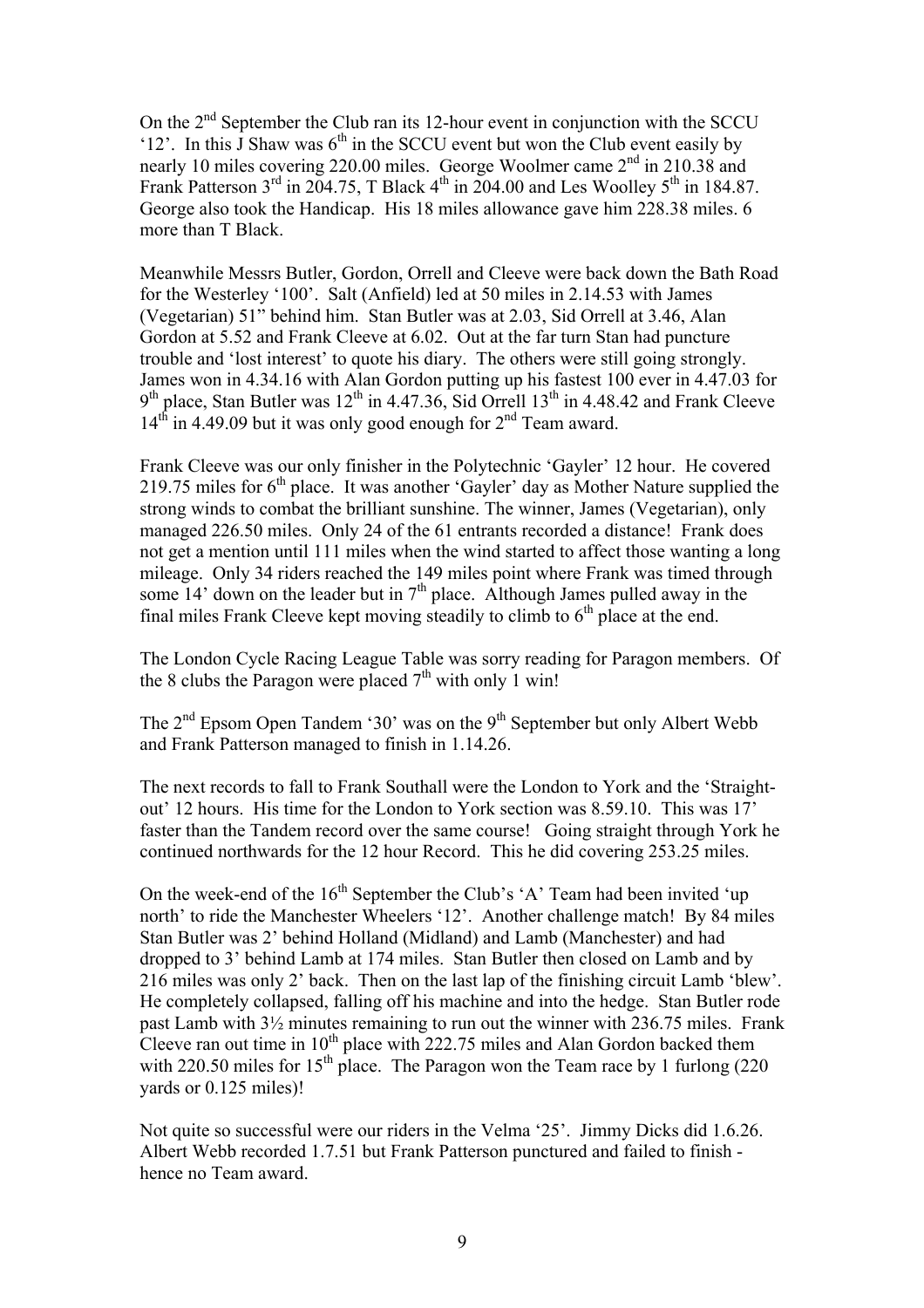Four of the club stalwart went across London for the Cambridge Wheelers 2<sup>nd</sup> Class '25'. Wally Clare just beat Bill Diplo 1.14.26 to 1.14.34. P and T Black both had trouble and failed to finish.

Stan Butler started the Poole Wheelers '12' hoping for a 240 miles ride to boost his BBAR chances (along with others it must be said) but Mother Nature did not cooperate sending in gusts of south westerly winds off the sea. At 99 miles Stan was 55" behind the eventual winner Holland (Midland) but 35 miles later his saddle bolt broke! End of race and ambition! Mind you Holland wanted 235 ½ miles to win the BBAR and, while he rode out the time, he only covered 225  $\frac{1}{2}$  miles.

The real race that day was much nearer home as it was Mayne Cup day. Alan Gordon and Arthur Bristow fought it out for fastest time with Alan coming out on top with a 1.5.04 ride to Arthur's 1.5.39. J Shaw was 3rd in 1.7.21. 9" behind Shaw, in1.7.30, was 'Taffy' Charleton but he had a 9' Handicap. This proved an absolute gift as 'Taffy' walked off with the Mayne Cup with a 3.17 lead. His nett time was 58.30. Next was P Black (14') 1.1.47 who scraped  $2<sup>nd</sup>$  place by 1" from DJ Allan (9') 1.1.48.

For the first time in his life Frank Southall raced for 24 hours. He did not enjoy the ride subject as he was to 7 punctures, 3 intervals of heavy rain, 3 excursions off course, (one of which cost him 10 minutes), sickness, a sponge jammed in his wheel and a retracing to pick up his false teeth! He had started from Lands End and arrived at Hyde Park Corner, London, to break that Record in 15 hrs 8 minutes (1 hour and 27 minutes faster than the previous record and 44 minutes faster than the Tandem record!). He then went on through London towards Cromer. When he got to Cromer with 446 miles covered he had to turn back as conditions for bike racing are not good in the North Sea. He eventually pulled up at Aylsham having covered 457 miles. Two in one go again!

The season ended for most people with the fast '25's; the Comet on the Cambridge Road ( $32<sup>nd</sup>$  course) and the Southend & County event on the Southend Road. The Comet was not too successful. Doug Perry did 1.9.40 and Frank Patterson 1.10.39. J Shaw and Jimmy Dicks did not start and Albert Webb did not finish. In the Southend event Arthur Bristow did 1.8.52, Albert Webb 1.10.43 and Frank Patterson 1.11.35. Dicks and Perry did not start.

The Start Card of the Southend event showed a typical example of inconsiderate field placing that is still a problem with far too many organisers. If you are staying in 'digs' or travelling down together it is extremely helpful if a club's start times are reasonably close together. The Southend organiser placed Arthur Bristow at No.7 – start time 5.37, Albert Webb at 77 (6.47) and the other 3 at 7.33, 7.55 and 8.13. A  $2\frac{1}{2}$ -hour spread – very helpful!

To round off the season Stan Butler attacked the SRRA London Worthing and back record. On the first occasion he turned at Worthing slightly down on the Record but a strong headwind back to Coulsdon only increased the deficit. Stan finished 5.30 behind the record. Undeterred he tried again on the 21<sup>st</sup> October and although puncturing at Southwater on the return crossed the finishing line at Coulsdon in 5.30.48 some 4.02 up to set new Record times.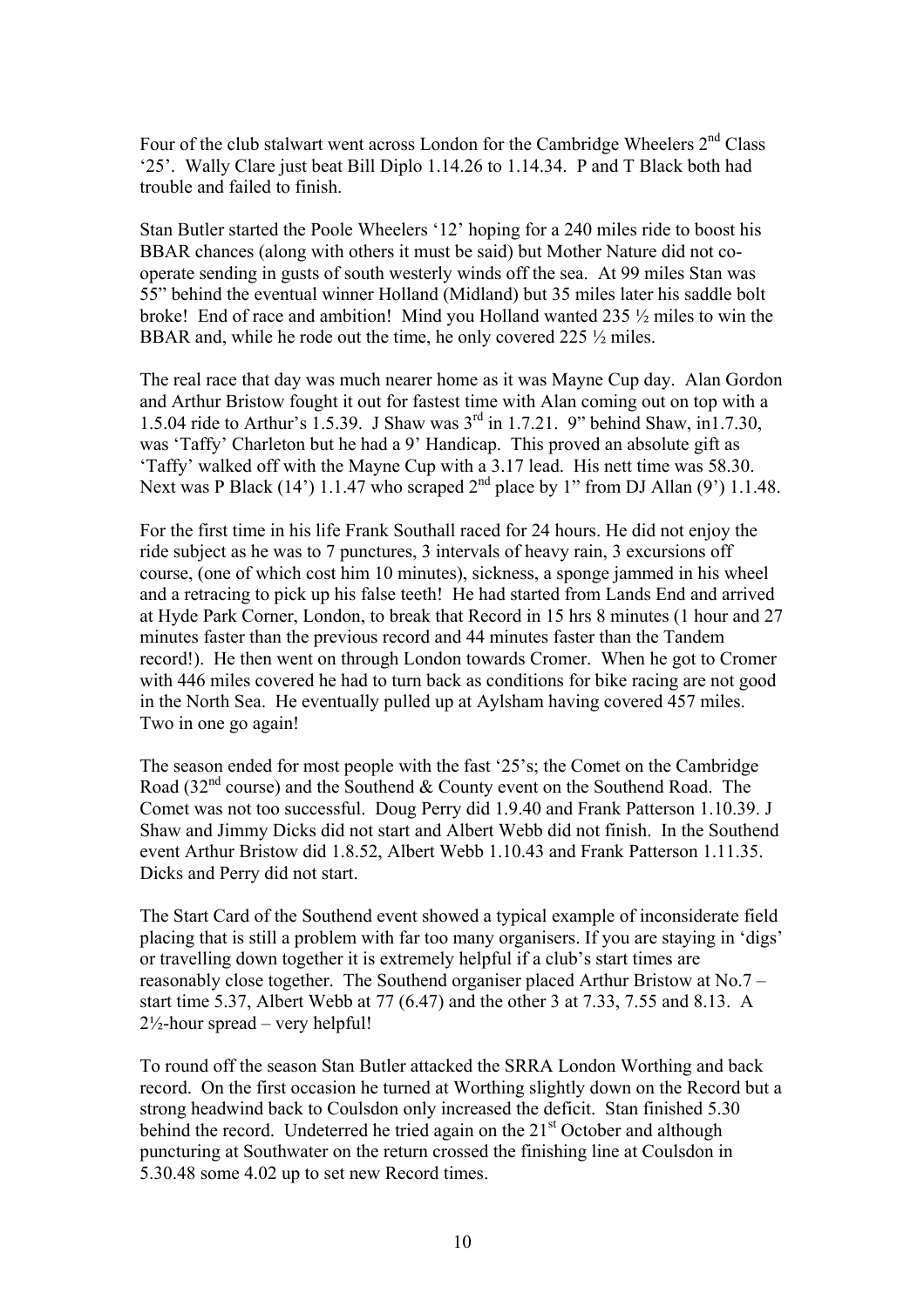In the BBAR Stan Butler with a 21.334 average speed finished in  $4<sup>th</sup>$  place behind E.Capell (Allondon) (21.622) and the Norwood Paragon were  $3<sup>rd</sup>$  in the Team Competition (20.736). Our Team was Stan, Frank Cleeve (38<sup>th</sup>) and Alan Gordon.

During the season other riders had some successes but we are, at present, unable to say when the achieved them. Eric Godman had reduced his Tricycle '50' Record by 2.42. The new Record stands at 2.32.47. The Polo Team won the Summer League and the Kent League.

|                  | <b>Scratch Result</b> | 10m h/c            |                 | <b>Handicap Result</b> |         |                      |
|------------------|-----------------------|--------------------|-----------------|------------------------|---------|----------------------|
|                  |                       | Low                |                 |                        |         |                      |
|                  |                       | Gear               |                 |                        |         |                      |
| 16               | Entries               | 18.3.34            |                 |                        |         |                      |
| 10               | <b>Starters</b>       |                    |                 |                        |         |                      |
| 10               | Finishers             |                    |                 |                        |         |                      |
|                  |                       |                    |                 |                        |         |                      |
| $\mathbf{1}$     | Webb A                | 29.02              | 1               | Webb A                 | 1.50    | 27.12                |
| $\overline{2}$   | Patterson FH          | $\overline{29.04}$ | $\overline{2}$  | Patterson FH           | 1.50    | 27.14                |
| 3                | Smith DW              | 29.36              | 3               | Smith DW               | 1.20    | 28.16                |
| $\overline{4}$   | Cleeve FL             | 29.38              | 4               | McCarthy T             | 2.15    | 28.16                |
| $\overline{5}$   | Perry DG              | 29.53              | 5               | Godman E               | 3.55    | 29.01                |
| $\overline{6}$   | <b>McCarthy T</b>     | 30.31              | $\overline{6}$  | <b>Woolley LC</b>      | 2.35    | 29.26                |
| $\overline{7}$   | <b>Woolley LC</b>     | 32.01              | $\overline{7}$  | <b>Cleeve FL</b>       | Scratch | 29.38                |
| $\overline{8}$   | Locken WJ             | 32.10              | 8               | Perry DG               | 0.05    | 29.48                |
| $\overline{9}$   | Godman E              | 32.56              | $\overline{9}$  | Locken WJ              | 2.15    | 29.55                |
| 10               | Gunning J             | 33.16              | $\overline{10}$ | Gunning J              | 2.15    | 31.01                |
|                  |                       |                    |                 |                        |         |                      |
|                  | <b>Scratch Result</b> | 25 h/c             |                 | <b>Handicap Result</b> |         |                      |
|                  |                       | 15.4.34            |                 |                        |         |                      |
| 33               | Entries               |                    |                 |                        |         |                      |
| $\overline{32}$  | <b>Starters</b>       |                    |                 |                        |         |                      |
| 29               | Finishers             |                    |                 |                        |         |                      |
|                  |                       |                    |                 |                        |         |                      |
| $\mathbf{1}$     | <b>Butler SM</b>      | 1.04.37            | $\mathbf{1}$    | Sore F                 | 5.30    | 1.03.27              |
| $\overline{2}$   | Gordon A              | 1.05.04            | $\overline{2}$  | <b>Butler SM</b>       | 1.00    | 1.03.37              |
| 3                | Staplehurst E         | 1.06.52            | 3               | Saggers G              | 5.50    | 1.04.17              |
| 4                | Cleeve FL             | 1.07.19            | 4               | <b>Black T</b>         | 5.45    | 1.04.23              |
| 5                | Webb A                | 1.07.24            | 5               | Webb A                 | 2.50    | 1.04.34              |
| 6                | Perry DG              | 1.07.24            | 6               | Willshire F            | 3.45    | $1.\overline{04.35}$ |
| $\overline{7}$   | <b>Bristow ACG</b>    | 1.07.26            | $\overline{7}$  | Walker F               | 5.30    | 1.04.47              |
| 8                | Heasman W             | 1.07.47            | 8               | Heasman W              | 2.45    | 1.05.02              |
| $\boldsymbol{9}$ | Orrell SA             | 1.07.58            | 9               | Gordon A               | Scratch | 1.05.04              |
| 10               | Dicks J               | 1.08.06            | 10              | Cleeve FL              | 2.10    | 1.05.09              |
| 11               | Willshire F           | 1.08.20            |                 | Perry DG               | 2.15    | 1.05.09              |
| 12               | Sore <sub>F</sub>     | 1.08.57            | 12              | McCarthy T             | 5.20    | 1.05.12              |
| 13               | Godman E              | 1.09.57            | 13              | Godman E               | 4.30    | 1.05.27              |
| 14               | Saggers G             | 1.10.07            | 14              | Staplehurst E          | 1.15    | 1.05.37              |
| 15               | <b>Black T</b>        | 1.10.08            | 15              | <b>Bristow ACG</b>     | 0.45    | 1.06.41              |
| 16               | Walker F              | 1.10.17            | 16              | Dicks J                | 1.20    | 1.06.46              |
| 17               | Shaw J                | 1.10.26            | 17              | Corder L               | 4.30    | 1.06.48              |
| 18               | McCarthy T            | 1.10.32            | 18              | Orrell SA              | 1.00    | 1.06.58              |
| 19               | Corder L              | 1.11.18            | 19              | Shaw J                 | 3.00    | 1.07.26              |
| 20               | Henn W                | 1.11.35            | 20              | Gilbert H              | 5.20    | 1.07.28              |

## **Club Time Trial Results**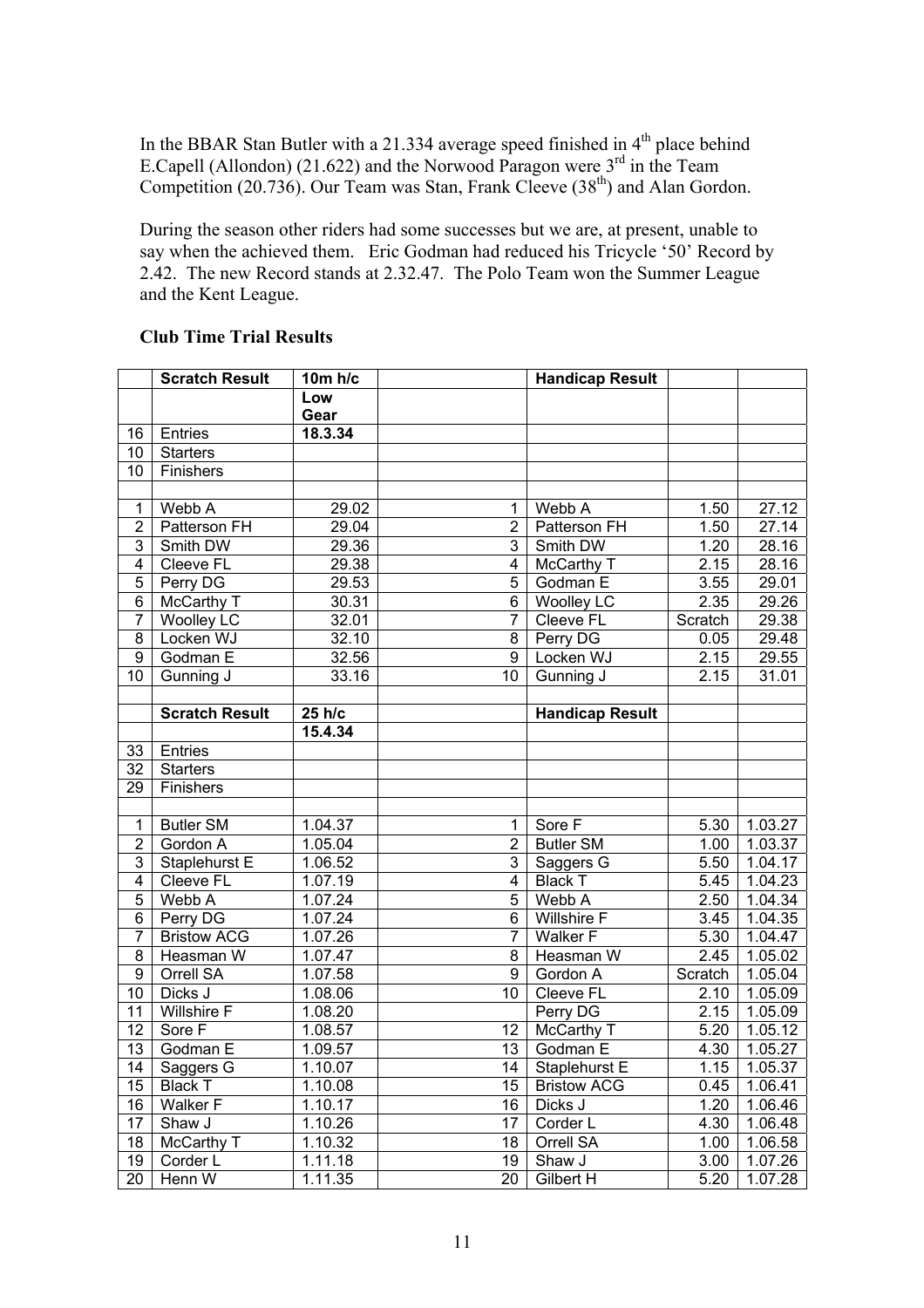| 21               | Woolmer AG            | 1.12.23       | 21                     | Clare W                | 6.00    | 1.07.33              |
|------------------|-----------------------|---------------|------------------------|------------------------|---------|----------------------|
| 22               | Hamilton J            | 1.12.26       | 22                     | Woolmer AG             | 4.45    | 1.07.38              |
| 23               | Smith DW              | 1.12.39       | 23                     | Diplo W                | 7.00    | 1.07.45              |
| 24               | Gilbert H             | 1.12.48       | 24                     | Henn W                 | 3.20    | 1.08.15              |
| 25               | Clare $\overline{W}$  | 1.13.33       | 25                     | Allan DJ               | 6.00    | 1.08.17              |
| 26               | Allan DJ              | 1.14.17       | 26                     | Hamilton J             | 3.45    | 1.08.41              |
| 27               | Diplo W               | 1.14.45       | 27                     | Smith DW               | 3.20    | 1.09.19              |
| 28               | Brash J               | 1.16.27       | 28                     | Brash J                | 6.45    | 1.09.42              |
| 29               | <b>Black P</b>        | 1.26.23       | 29                     | <b>Black P</b>         | 6.00    | 1.20.23              |
|                  |                       |               |                        |                        |         |                      |
|                  | <b>Scratch Result</b> | 50m h/c       |                        | <b>Handicap Result</b> |         |                      |
|                  |                       | 10.6.34       |                        | <b>Fryco Cup</b>       |         |                      |
| 21               | Entries               |               |                        |                        |         |                      |
| 21               | <b>Starters</b>       |               |                        |                        |         |                      |
| 17               | Finishers             |               |                        |                        |         |                      |
|                  |                       |               |                        |                        |         |                      |
| $\mathbf{1}$     | Orrell SA             | 2.14.09       | $\mathbf{1}$           | Clare W                | 17.30   | 2.11.25              |
| $\overline{2}$   | Cleeve FL             | 2.15.52       | $\overline{2}$         | <b>Willshire F</b>     | 11.30   | 2.12.33              |
| 3                | Shaw J                | 2.19.56       | 3                      | Walker <sub>F</sub>    | 12.00   | 2.13.16              |
| $\overline{4}$   | Woolmer AG            | 2.22.53       | 4                      | Cleeve FL              | 2.30    | 2.13.22              |
| $\overline{5}$   | Willshire F           | 2.24.03       | $\overline{5}$         | Woolmer AG             | 9.30    | 2.13.23              |
| 6                | <b>Walker F</b>       | 2.25.16       | 6                      | Allan DJ               | 17.00   | 2.13.37              |
| $\overline{7}$   | Patterson FH          | 2.25.48       | $\overline{7}$         | Diplo W                | 21.00   | $2.\overline{13.54}$ |
| 8                | McCarthy T            | 2.26.48       | 8                      | Orrell SA              | Scratch | 2.14.09              |
| $\boldsymbol{9}$ | Clare W               |               | 9                      | Shaw J                 |         |                      |
|                  |                       | 2.28.55       |                        |                        | 5.00    | 2.14.56              |
| 10               | Gilbert H             | 2.29.30       | 10                     | Godman E (T)           | 17.00   | 2.15.47              |
| 11               | Perry DG              | 2.29.40       | 11                     | McCarthy T             | 11.00   | 2.15.48              |
| 12               | Allan DJ              | 2.30.37       | 12                     | Gilbert H              | 13.30   | 2.16.00              |
| 13               | Ongley R              | 2.31.27       | 13                     | Patterson FH           | 7.00    | 2.18.48              |
| 14               | Godman E (T)          | 2.32.47       | 14                     | Ongley R               | 10.30   | 2.20.57              |
| 15               | Diplo W               | 2.34.54       | 15                     | Brash J                | 13.00   | 2.22.21              |
| 16               | Brash J               | 2.35.21       | 16                     | Perry DG               | 7.00    | 2.22.40              |
| 17               | <b>Black T</b>        | 2.44.26       | 17                     | <b>Black T</b>         | 10.30   | 2.33.56              |
|                  |                       |               |                        |                        |         |                      |
|                  | <b>Scratch Result</b> | 100 h/c       |                        | <b>Handicap Result</b> |         |                      |
|                  |                       | 8.7.34        |                        |                        |         |                      |
| 8                | Entries               |               |                        |                        |         |                      |
|                  | 8 Starters            |               |                        |                        |         |                      |
| $\overline{7}$   | Finishers             |               |                        |                        |         |                      |
|                  |                       |               |                        |                        |         |                      |
| $\mathbf 1$      | Cleeve FL             | 5.03.17       | 1                      | Perry DG               | 30.00   | 4.42.16              |
| $\overline{2}$   | <b>Woolmer AG</b>     | 5.06.08       | $\overline{2}$         | Woolmer AG             | 22.00   | 4.44.08              |
| 3                | Perry DG              | 5.12.16       | 3                      | Godman E (T)           | 45.00   | 4.49.38              |
| 4                | <b>Patterson FH</b>   | 5.15.49       | 4                      | Patterson FH           | 18.00   | 4.57.49              |
| 5                | Gilbert H             | 5.36.27       | 5                      | Cleeve FL              | Scratch | 5.03.17              |
| 6                | Godman E (T)          | 5.44.38       | 6                      | Gilbert H              | 30.00   | 5.06.27              |
| $\overline{7}$   | Brash J               | 6.11.38       | 7                      | Brash J                | 50.00   | 5.21.38              |
|                  |                       |               |                        |                        |         |                      |
|                  |                       | <b>Tandem</b> |                        |                        |         |                      |
|                  | <b>Scratch Result</b> | 50 h/c        | <b>Handicap Result</b> |                        |         |                      |
| 7                | Entries               | 12.8.34       |                        |                        |         |                      |
| $\overline{7}$   | <b>Starters</b>       |               |                        |                        |         |                      |
| 5                | Finishers             |               |                        |                        |         |                      |
|                  |                       |               |                        |                        |         |                      |
| $\mathbf{1}$     | Webb/Ash              | 2.02.36       | 1                      | Allan DJ & DS          | 9.00    | 1.55.57              |
| $\overline{2}$   | Perry/Patterson       | 2.04.50       | $\overline{2}$         | Webb/Ash               | 6.00    | 1.56.36              |
| 3                | Allan DJ & DS         | 2.04.57       | 3                      | Saggers G & WJ         | 9.00    | 1.58.43              |
| 4                | Saggers G & WJ        | 2.07.43       | 4                      | Perry/Patterson        | Scratch | 2.04.50              |